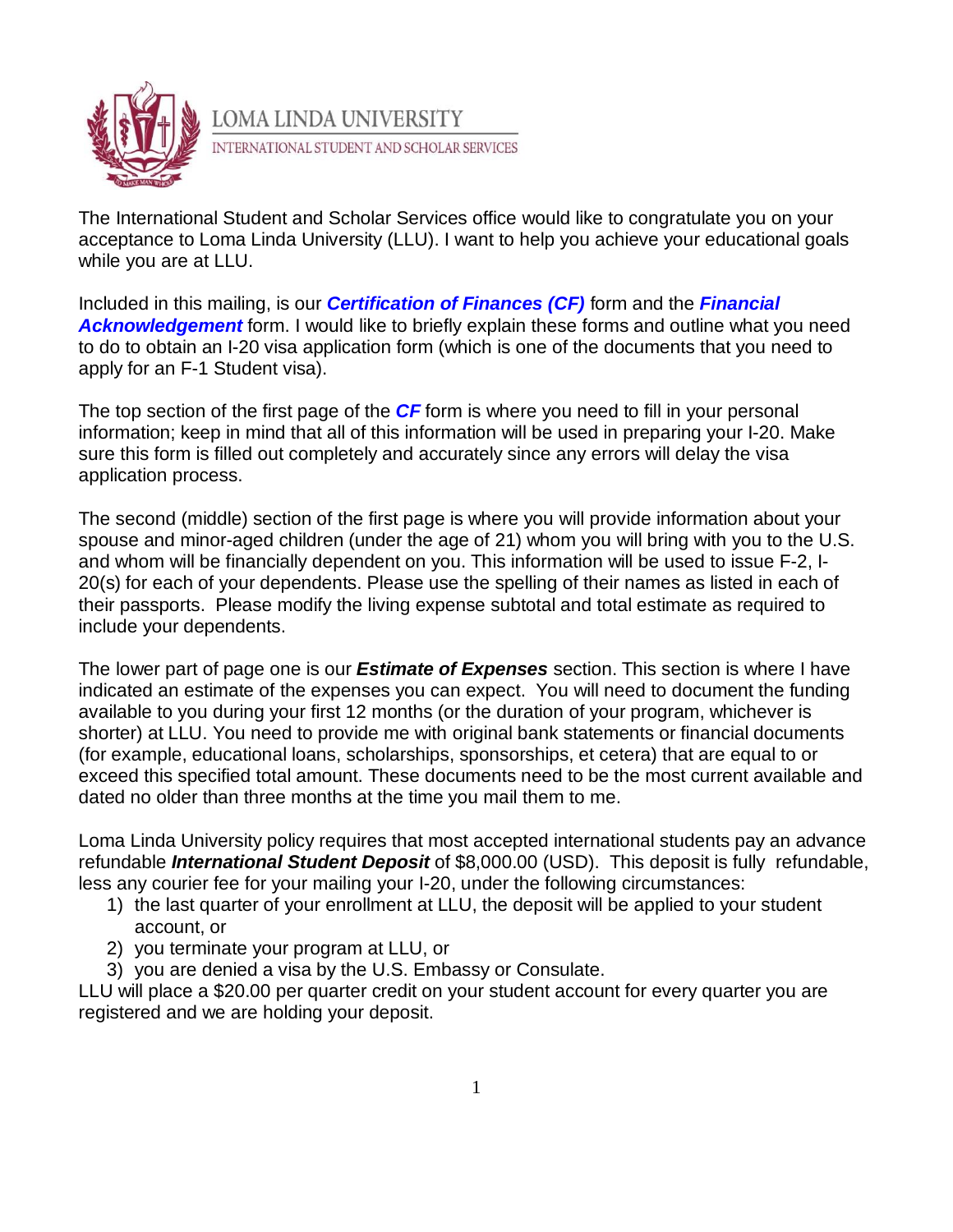On the second page of this form, you will summarize your financial sources which will need to meet or exceed the total estimate of expenses, as listed on page one. Since the finances that you show us do not necessarily come from your personal funds, be aware that LLU holds you responsible for collecting the funds from your sponsor(s) to pay your LLU account. You are required by U.S. immigration regulation to provide this information to me so that I can determine your eligibility for an I-20.

The bottom portion of this form is to be filled out and signed by a non-U.S. Citizen or non-U.S. Permanent Resident who is committed to sponsoring you. If you have more than one sponsor, you can duplicate this second page for each sponsor. If any person sponsoring you is a U.S. Citizen or U.S. Permanent Resident, U.S. immigration regulations require this type of sponsor complete their legal form **I-134** *Affidavit of Support*. The I-134 form is available on the internet at: [http://www.uscis.gov](http://www.uscis.gov/) under the "Immigration Forms" link or you can contact me and I will email you a copy of the form.

The *Financial Acknowledgement* form is a one-page document where you acknowledge that you are responsible for covering all your expenses while enrolled in the program. Regardless of how you are covering your expense, if you lose your initial or primary source(s) of funding, you are ultimately responsible to find a new source(s) of funding and ensure payments are made in a timely manner.

Your financial plan will include the completed forms *Certification of Finances* and *Financial* **Acknowledgement** in addition to supporting documents such as bank statements, a loan certification letter, or a financial guarantee letter. The total funding for the supporting documents must equal or exceed the total cost of your program that is listed on the *Certification of Finances* form.

If you are currently in F-1 visa status and have an active I-20 form, your I-20 must be electronically transferred out by your current International Student Advisor to LLU so that we can issue you a new I-20. The *Transfer Request form* attached is designed by our office and it is one way for us to verify with your current school's International Student Advisor that you have been maintaining your F-1 status. Other important information that we collect from this form is the date that your current school will be releasing your information to Loma Linda University. If you satisfy all transfer requirements in a timely manner, our office can issue an I-20 AFTER the release date has been reached.

**IMPORTANT NOTE:** Have in mind that your school can only input a release date for you in the system before you complete your program; therefore, you need to make sure we have everything in our office before this date. (The completion date might not be the same as graduation date; completion date is the date that you have completed all the requirements to earn your degree at your current school).

Once all of your financial plan documents have been received by me, I will review them to verify that they meet the immigration regulations. Once your financial plan documents are reviewed and you pay the *International Student Deposit,* I will issue the I-20(s) and provide other prearrival instructions on how to apply for the F-1 Student visa. I will send these to you by Federal Express (FedEx) courier service. The FedEx mailing fee will be charged to your LLU student